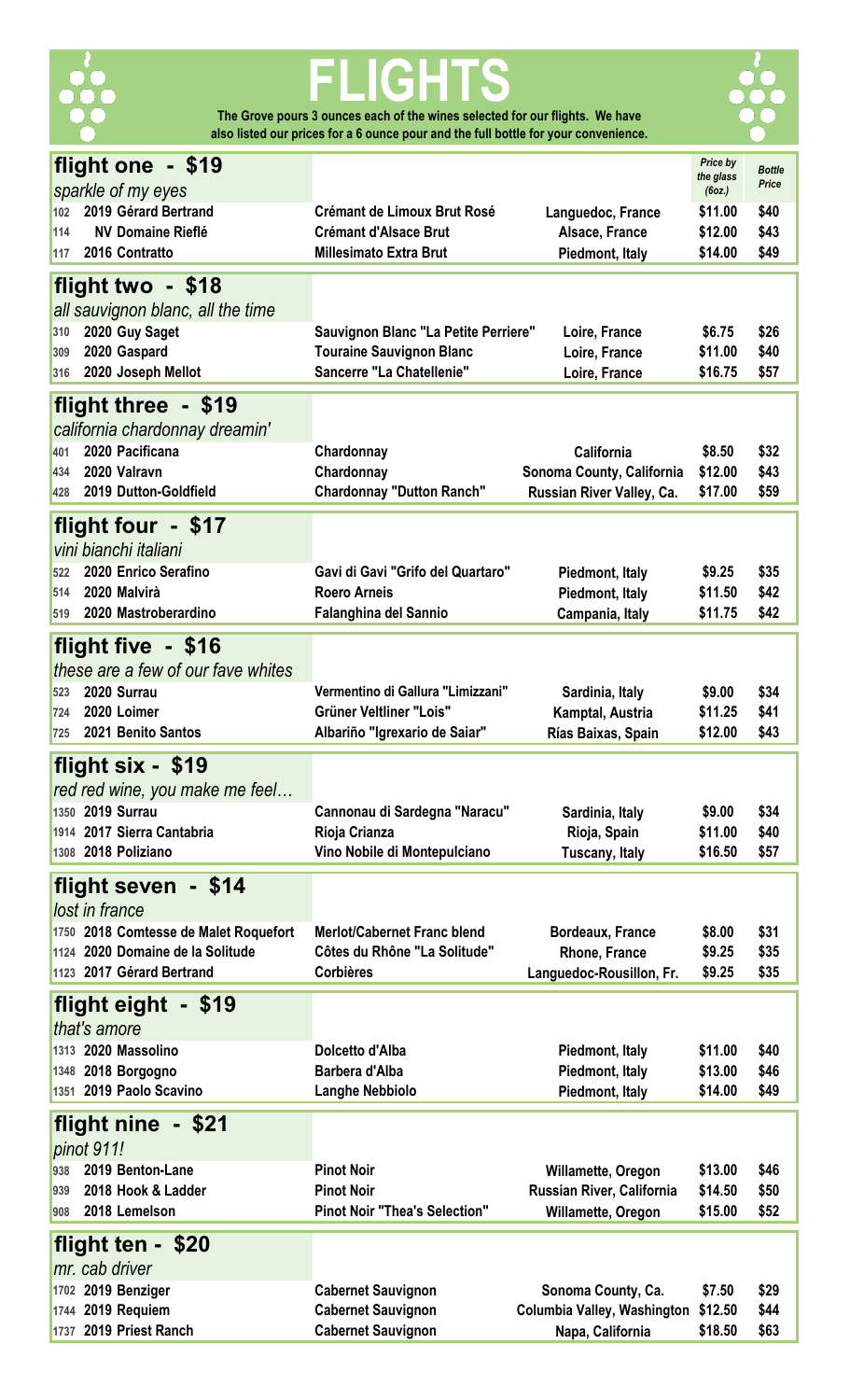

# **ES BY THE GLASS**



glass pours are 6 ounces\* (1/4th of a bottle)

## **SPARKLING WINES 6 oz. pour Bottle**

- 
- 
- 
- 
- 

| 400 | 2019 Hogue                | Chardonnay                                  | Columbia Valley, Washington \$5.50 |         | \$21 |
|-----|---------------------------|---------------------------------------------|------------------------------------|---------|------|
| 203 | 2020 Mont Gravet          | Rosé (it's pink!)                           | Languedoc, France                  | \$5.75  | \$22 |
| 503 | 2020 Riff                 | <b>Pinot Grigio</b>                         | Veneto, Italy                      | \$5.75  | \$22 |
| 726 | 2020 Esporão              | <b>Vinho Verde "Bico Amarelo"</b>           | Minho, Portugal                    | \$6.50  | \$26 |
| 310 | 2020 Guy Saget            | <b>Sauvignon Blanc "La Petite Perriere"</b> | Loire, France                      | \$6.75  | \$26 |
| 300 | 2021 Ponga                | <b>Sauvignon Blanc</b>                      | Marlborough, New Zealand           | \$7.50  | \$29 |
| 401 | 2020 Pacificana           | Chardonnay                                  | California                         | \$8.50  | \$32 |
| 719 | 2020 August Kesseler      | <b>Riesling Kabinett "R"</b>                | Rheingau, Germany                  | \$8.50  | \$32 |
| 523 | 2020 Surrau               | Vermentino di Gallura "Limizzani"           | Sardinia, Italy                    | \$9.00  | \$34 |
| 522 | 2020 Enrico Serafino      | Gavi di Gavi "Grifo del Quartaro"           | Piedmont, Italy                    | \$9.25  | \$35 |
| 504 | 2020 Livon                | <b>Pinot Grigio</b>                         | Collio, Italy                      | \$10.50 | \$38 |
| 309 | 2020 Gaspard              | <b>Touraine Sauvignon Blanc</b>             | Loire, France                      | \$11.00 | \$40 |
| 724 | 2020 Loimer               | Grüner Veltliner "Lois"                     | Kamptal, Austria                   | \$11.25 | \$41 |
| 514 | 2020 Malvirà              | <b>Roero Arneis</b>                         | Piedmont, Italy                    | \$11.50 | \$42 |
| 519 | 2020 Mastroberardino      | <b>Falanghina del Sannio</b>                | Campania, Italy                    | \$11.75 | \$42 |
| 434 | 2020 Valravn              | Chardonnay                                  | Sonoma County, California          | \$12.00 | \$43 |
| 725 | 2021 Benito Santos        | Albariño "Igrexario de Saiar"               | Rías Baixas, Spain                 | \$12.00 | \$43 |
| 316 | 2020 Joseph Mellot        | Sancerre "La Chatellenie"                   | Loire, France                      | \$16.75 | \$57 |
| 428 | 2019 Dutton-Goldfield     | <b>Chardonnay "Dutton Ranch"</b>            | Russian River Valley, Ca.          | \$17.00 | \$59 |
|     | 405 2020 Olivier Leflaive | <b>Bourgogne Blanc "Les Setilles"</b>       | <b>Burgundy, France</b>            | \$19.00 | \$68 |

|      | 1901 - ZU18 Cellers Can Biau           |
|------|----------------------------------------|
|      | 2109 2018 Foppiano                     |
|      | 1501 2019 Belasco de Baquedano         |
|      | 1702 2019 Benziger                     |
|      | 1750 2018 Comtesse de Malet Roquefort  |
|      | 900 2020 Hahn                          |
|      | 1350 2019 Surrau                       |
|      | 1124 2020 Domaine de la Solitude       |
|      | 1123 2017 Gérard Bertrand              |
|      | 1345 2020 Ciacci Piccolomini d'Aragona |
| 2101 | <b>NV Marietta Cellars</b>             |
|      | 1313 2020 Massolino                    |
|      | 1914 2017 Sierra Cantabria             |
|      | 1330 2018 Castelvecchi                 |
|      | 1701 2019 Pedroncelli                  |
|      | 1744 2019 Requiem                      |
|      | 1503 2018 Clos de los Siete            |
|      | 1348 2018 Borgogno                     |
|      | 938 2019 Benton-Lane                   |
|      | 1351 2019 Paolo Scavino                |
|      | 939 2018 Hook & Ladder                 |
|      | 1700 2018 Trefethen                    |
|      | 908 2018 Lemelson                      |
|      | 1308 2018 Poliziano                    |
|      | 1737 2019 Priest Ranch                 |
|      | 1122 2018 Château L'Hospitalet         |

|     | OFARREING WINED          |                                    |                   | <b>0 OZ. POUL</b> | <b>Price</b> |
|-----|--------------------------|------------------------------------|-------------------|-------------------|--------------|
| 101 | <b>NV Mistinguett</b>    | <b>Cava Brut Nature</b>            | Penedès, Spain    | \$7.00            | \$27         |
| 100 | <b>NV Adriano Adami</b>  | Prosecco "Garbèl"                  | Treviso, Italy    | \$9.25            | \$35         |
|     | 102 2019 Gérard Bertrand | <b>Crémant de Limoux Brut Rosé</b> | Languedoc, France | \$11.00           | \$40         |
| 114 | <b>NV Domaine Rieflé</b> | <b>Crémant d'Alsace Brut</b>       | Alsace, France    | \$12.00           | \$43         |
|     | 117 2016 Contratto       | <b>Millesimato Extra Brut</b>      | Piedmont, Italy   | \$14.00           | \$49         |

|     |           | <b>WHITE WINES</b>    |                                      |                                    | 6 oz. pour | <b>Bottle</b><br><b>Price</b> |
|-----|-----------|-----------------------|--------------------------------------|------------------------------------|------------|-------------------------------|
| 400 |           | 2019 Hogue            | Chardonnay                           | Columbia Valley, Washington \$5.50 |            | \$21                          |
| 203 |           | 2020 Mont Gravet      | Rosé (it's pink!)                    | Languedoc, France                  | \$5.75     | \$22                          |
| 503 | 2020 Riff |                       | <b>Pinot Grigio</b>                  | Veneto, Italy                      | \$5.75     | \$22                          |
| 726 |           | 2020 Esporão          | <b>Vinho Verde "Bico Amarelo"</b>    | Minho, Portugal                    | \$6.50     | \$26                          |
| 310 |           | 2020 Guy Saget        | Sauvignon Blanc "La Petite Perriere" | Loire, France                      | \$6.75     | \$26                          |
| 300 |           | 2021 Ponga            | <b>Sauvignon Blanc</b>               | Marlborough, New Zealand           | \$7.50     | \$29                          |
| 401 |           | 2020 Pacificana       | Chardonnay                           | <b>California</b>                  | \$8.50     | \$32                          |
| 719 |           | 2020 August Kesseler  | <b>Riesling Kabinett "R"</b>         | Rheingau, Germany                  | \$8.50     | \$32                          |
| 523 |           | 2020 Surrau           | Vermentino di Gallura "Limizzani"    | Sardinia, Italy                    | \$9.00     | \$34                          |
| 522 |           | 2020 Enrico Serafino  | Gavi di Gavi "Grifo del Quartaro"    | Piedmont, Italy                    | \$9.25     | \$35                          |
| 504 |           | 2020 Livon            | <b>Pinot Grigio</b>                  | Collio, Italy                      | \$10.50    | \$38                          |
| 309 |           | 2020 Gaspard          | <b>Touraine Sauvignon Blanc</b>      | Loire, France                      | \$11.00    | \$40                          |
| 724 |           | 2020 Loimer           | Grüner Veltliner "Lois"              | Kamptal, Austria                   | \$11.25    | \$41                          |
| 514 |           | 2020 Malvirà          | <b>Roero Arneis</b>                  | Piedmont, Italy                    | \$11.50    | \$42                          |
| 519 |           | 2020 Mastroberardino  | <b>Falanghina del Sannio</b>         | Campania, Italy                    | \$11.75    | \$42                          |
| 434 |           | 2020 Valravn          | Chardonnay                           | Sonoma County, California          | \$12.00    | \$43                          |
| 725 |           | 2021 Benito Santos    | Albariño "Igrexario de Saiar"        | Rías Baixas, Spain                 | \$12.00    | \$43                          |
| 316 |           | 2020 Joseph Mellot    | Sancerre "La Chatellenie"            | Loire, France                      | \$16.75    | \$57                          |
| 428 |           | 2019 Dutton-Goldfield | <b>Chardonnay "Dutton Ranch"</b>     | Russian River Valley, Ca.          | \$17.00    | \$59                          |
|     |           |                       |                                      |                                    |            |                               |

|      | <b>RED WINES</b>                       |                                                     |                                     | 6 oz. pour | <b>Bottle</b><br><b>Price</b> |
|------|----------------------------------------|-----------------------------------------------------|-------------------------------------|------------|-------------------------------|
| 1901 | 2018 Cellers Can Blau                  | "Blau" (Cariñena/Syrah/Garnacha)                    | <b>Montsant, Spain</b>              | \$6.50     | \$26                          |
| 2109 | 2018 Foppiano                          | Petite Sirah blend "1896"                           | California                          | \$7.25     | \$28                          |
|      | 1501 2019 Belasco de Baquedano         | Malbec "Llama"                                      | Lujan de Cuyo, Argentina            | \$7.50     | \$29                          |
|      | 1702 2019 Benziger                     | <b>Cabernet Sauvignon</b>                           | Sonoma County, California           | \$7.50     | \$29                          |
|      | 1750 2018 Comtesse de Malet Roquefort  | <b>Merlot/Cabernet Franc blend</b>                  | <b>Bordeaux, France</b>             | \$8.00     | \$31                          |
| 900  | <b>2020 Hahn</b>                       | <b>Pinot Noir</b>                                   | <b>Monterey County, Ca.</b>         | \$8.50     | \$32                          |
|      | 1350 2019 Surrau                       | Cannonau di Sardegna "Naracu"                       | Sardinia, Italy                     | \$9.00     | \$34                          |
|      | 1124 2020 Domaine de la Solitude       | Côtes du Rhône "La Solitude"                        | Rhone, France                       | \$9.25     | \$35                          |
|      | 1123 2017 Gérard Bertrand              | <b>Corbières</b>                                    | Languedoc-Rousillon, Fr.            | \$9.25     | \$35                          |
|      | 1345 2020 Ciacci Piccolomini d'Aragona | <b>Toscana Rosso IGT</b>                            | Tuscany, Italy                      | \$9.50     | \$35                          |
| 2101 | <b>NV Marietta Cellars</b>             | <b>Zinfandel blend "Old Vine Red"</b>               | Geyserville, California             | \$9.75     | \$36                          |
|      | 1313 2020 Massolino                    | Dolcetto d'Alba                                     | Piedmont, Italy                     | \$11.00    | \$40                          |
|      | 1914 2017 Sierra Cantabria             | Rioja Crianza                                       | Rioja, Spain                        | \$11.25    | \$40                          |
|      | 1330 2018 Castelvecchi                 | <b>Chianti Classico "Capotondo"</b>                 | Tuscany, Italy                      | \$12.00    | \$43                          |
|      | 1701 2019 Pedroncelli                  | Cabernet Sauvignon "Three Vineyards" Dry Creek, Ca. |                                     | \$12.50    | \$45                          |
|      | 1744 2019 Requiem                      | <b>Cabernet Sauvignon</b>                           | Columbia Valley, Washington \$12.50 |            | \$44                          |
|      | 1503 2018 Clos de los Siete            | <b>Malbec blend</b>                                 | Mendoza, Argentina                  | \$13.00    | \$46                          |
| 1348 | 2018 Borgogno                          | Barbera d'Alba                                      | Piedmont, Italy                     | \$13.00    | \$46                          |
| 938  | 2019 Benton-Lane                       | <b>Pinot Noir</b>                                   | Willamette, Oregon                  | \$13.00    | \$46                          |
|      | 1351 2019 Paolo Scavino                | Langhe Nebbiolo                                     | Piedmont, Italy                     | \$14.00    | \$49                          |
| 939  | 2018 Hook & Ladder                     | <b>Pinot Noir</b>                                   | Russian River, California           | \$14.50    | \$50                          |
| 1700 | 2018 Trefethen                         | <b>Merlot</b>                                       | Napa, California                    | \$15.00    | \$52                          |
| 908  | 2018 Lemelson                          | <b>Pinot Noir "Thea's Selection"</b>                | Willamette, Oregon                  | \$15.00    | \$52                          |
|      | 1308 2018 Poliziano                    | Vino Nobile di Montepulciano                        | Tuscany, Italy                      | \$16.50    | \$57                          |
| 1737 | 2019 Priest Ranch                      | <b>Cabernet Sauvignon</b>                           | Napa, California                    | \$18.50    | \$63                          |
|      | 1122 2018 Château L'Hospitalet         | <b>Grand Vin "La Clape"</b>                         | Languedoc, France                   | \$22.00    | \$78                          |
|      |                                        |                                                     |                                     |            |                               |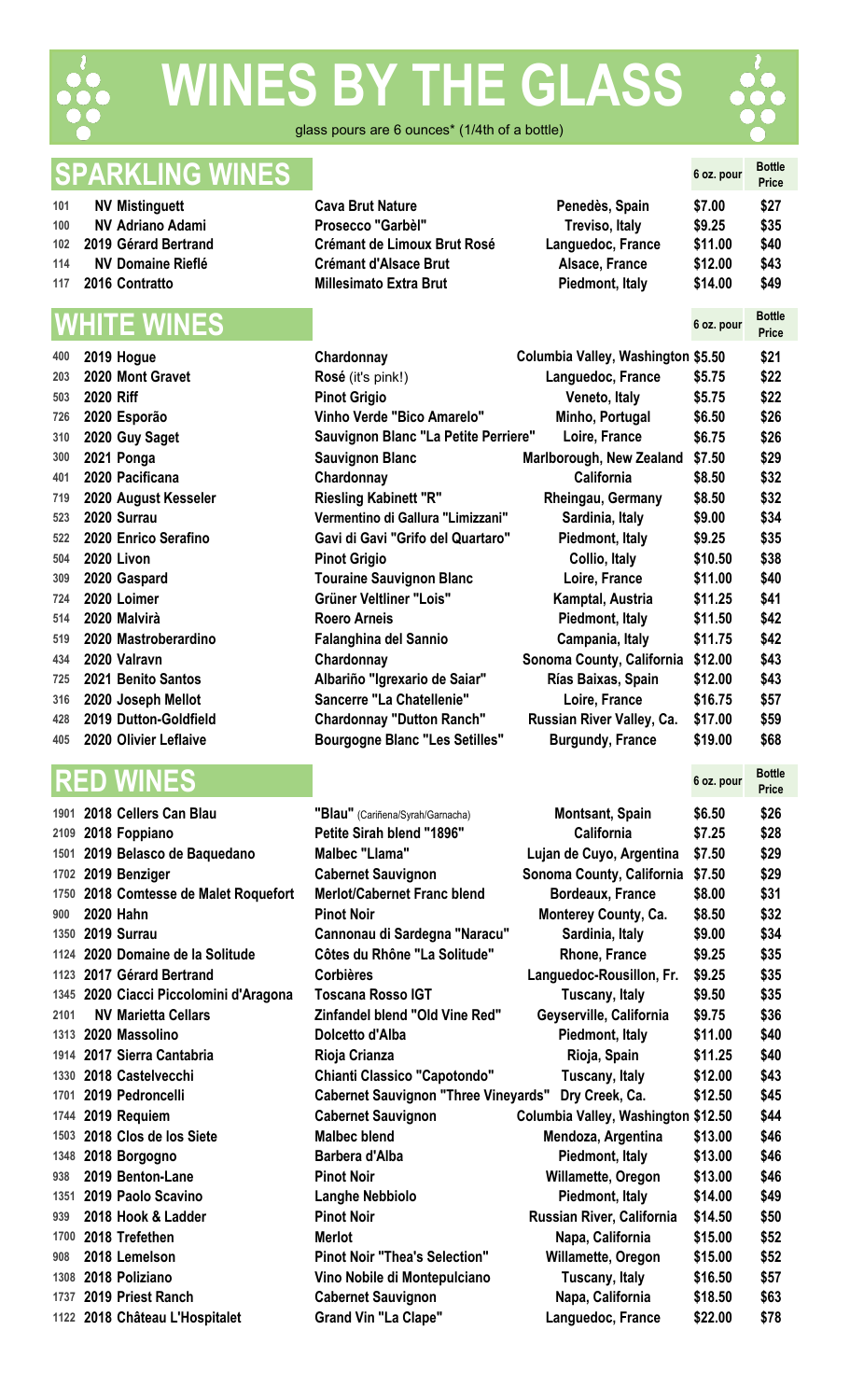## **WHITE WINES WE BOTTL**





- 
- 
- 
- 
- 
- 
- 

### ITAL IAN WHIT

 **2020 Marco Felluga Pinot Grigio "Mongris" Collio, Italy \$43 2020 Tenuta delle Terre Nere Etna Bianco Sicily, Italy \$48 2020 Terlan Pinot Bianco Alto Adige, Italy \$49 2020 Angelo Negro Roero Arneis "Serra Lupini" Piedmont, Italy \$50 2019 Feudi di San Gregorio Falanghina Campania, Italy \$51**

## **SAUVIGNON BLANC**

- 
- 
- 
- 
- 
- 

## **CHARDONNAY**

### **DOMESTIC**

 **2018 Le P'tit Paysan Chardonnay "Jacks Hill" Monterey County, Ca. \$40 2019 Left Coast Chardonnay "Truffle Hill" Willamette, Oregon \$48 2020 Matthiasson Chardonnay "Linda Vista" Napa, California \$60 2018 Gran Moraine Chardonnay Yamhill-Carlton, Oregon \$88 2016 Bergström Chardonnay "Sigrid" Willamette, Oregon \$171**

### **IMPORTED**

- **2019 Domaine de la Croix Senaillet Mâcon-Davayé Burgundy, France \$38 2016 Maison Champy Bourgogne Blanc "Cuvee Edme" Burgundy, France \$51 2019 Domaine de la Meuliere Chablis Burgundy, France \$56 2017 Louis Latour Montagny 1er Cru "La Grand Roche" Burgundy, France \$62 2017 Francine & Olivier Savary Chablis Burgundy, France \$63 2014 Michel Sarrazin & Fils Givry "Les Grognots" Burgundy, France \$76 2015 Thierry et Pascale Matrot Meursault Burgundy, France \$110 2019 Patrick Piuze Chablis 1er Cru "Butteaux" Burgundy, France \$141**
- 

## **OTHER WHITE WINES** AND ONE PINK WINE

| 118 | <b>NV Paul Chollet</b>   | Crémant de Bourgogne Brut                  | <b>Burgundy, France</b> | \$57  |
|-----|--------------------------|--------------------------------------------|-------------------------|-------|
|     | 119 2018 Mélanie Pfister | <b>Extra Brut Crémant d'Alsace "Breit"</b> | Alsace, France          | \$68  |
|     | 107 2018 Schramsberg     | <b>Blanc de Blancs</b>                     | Napa, California        | \$80  |
| 116 | <b>NV Drappier</b>       | Brut "Carte d'Or"                          | Champagne, France       | \$88  |
| 108 | <b>NV Demière-Ansiot</b> | <b>Brut Grand Cru Blanc de Blancs</b>      | Champagne, France       | \$100 |
| 110 | <b>NV Roger Coulon</b>   | Brut 1er Cru "Réserve de l'Hommée"         | Champagne, France       | \$120 |
| 109 | <b>NV Camille Savès</b>  | <b>Cuvee Brut Rosé Grand Cru</b>           | Champagne, France       | \$138 |

 **2021 Jules Taylor Sauvignon Blanc Marlborough, New Zealand \$43 2020 Coquerel Sauvignon Blanc "Le Petit" Napa, California \$49 2019 Cliff Lede Sauvignon Blanc Napa, California \$50 2021 Shaw & Smith Sauvignon Blanc Adelaide Hills, Australia \$58 2020 François Crochet Sancerre "Les Perrois" Loire, France \$65 2019 Marc Deschamps Pouilly Fumé "Les Champs des Cri" Loire, France \$76**

 **2018 Failla Chardonnay Sonoma Coast, California \$63 2016 Carpenter Chardonnay "Stone Vineyard" Alexander Valley, California \$70 2016** Evening Land **Chardonnay "Seven Springs" 2014 Peay Chardonnay Sonoma Coast, California \$95 2019 Shafer Chardonnay "Red Shoulder Ranch" Napa, California \$113 2015 Kistler Chardonnay "Les Noisetiers" Sonoma Coast, California \$126**

**2018 Joseph Drouhin Chassagne-Montrachet Burgundy, France \$164**

| 722 2019 Quinta do Ameal     | <b>Vinho Verde "Loureiro"</b>         | Minho, Portugal           | \$32 |
|------------------------------|---------------------------------------|---------------------------|------|
| 715 2017 Aigner              | Grüner Veltliner "Sandgrube"          | Kremstal, Austria         | \$37 |
| 721 2018 Claude Branger      | Muscadet Sèvre et Maine               | Loire, France             | \$46 |
| 204 2021 Rose Gold           | Rosé                                  | Côtes de Provence, France | \$48 |
| 713 2017 Maximin Grünhäuser  | <b>Riesling Kabinett "Herrenberg"</b> | <b>Mosel, Germany</b>     | \$71 |
| 707 2019 Famille Perrin      | <b>Châteauneuf-du-Pape Blanc</b>      | Rhone, France             | \$76 |
| 716 2016 Brendan Stater-West | <b>Saumur "Les Chapaudaises"</b>      | Loire, France             | \$85 |
|                              |                                       |                           |      |

| <b>Monterey County, Ca.</b>     | \$40  |
|---------------------------------|-------|
| Willamette, Oregon              | \$48  |
| Napa, California                | \$60  |
| Sonoma Coast, California        | \$63  |
| Alexander Valley, California    | \$70  |
| <b>Eola-Amity Hills, Oregon</b> | \$77  |
| Yamhill-Carlton, Oregon         | \$88  |
| Sonoma Coast, California        | \$95  |
| Napa, California                | \$113 |
| Sonoma Coast, California        | \$126 |
| <b>Willamette, Oregon</b>       | \$171 |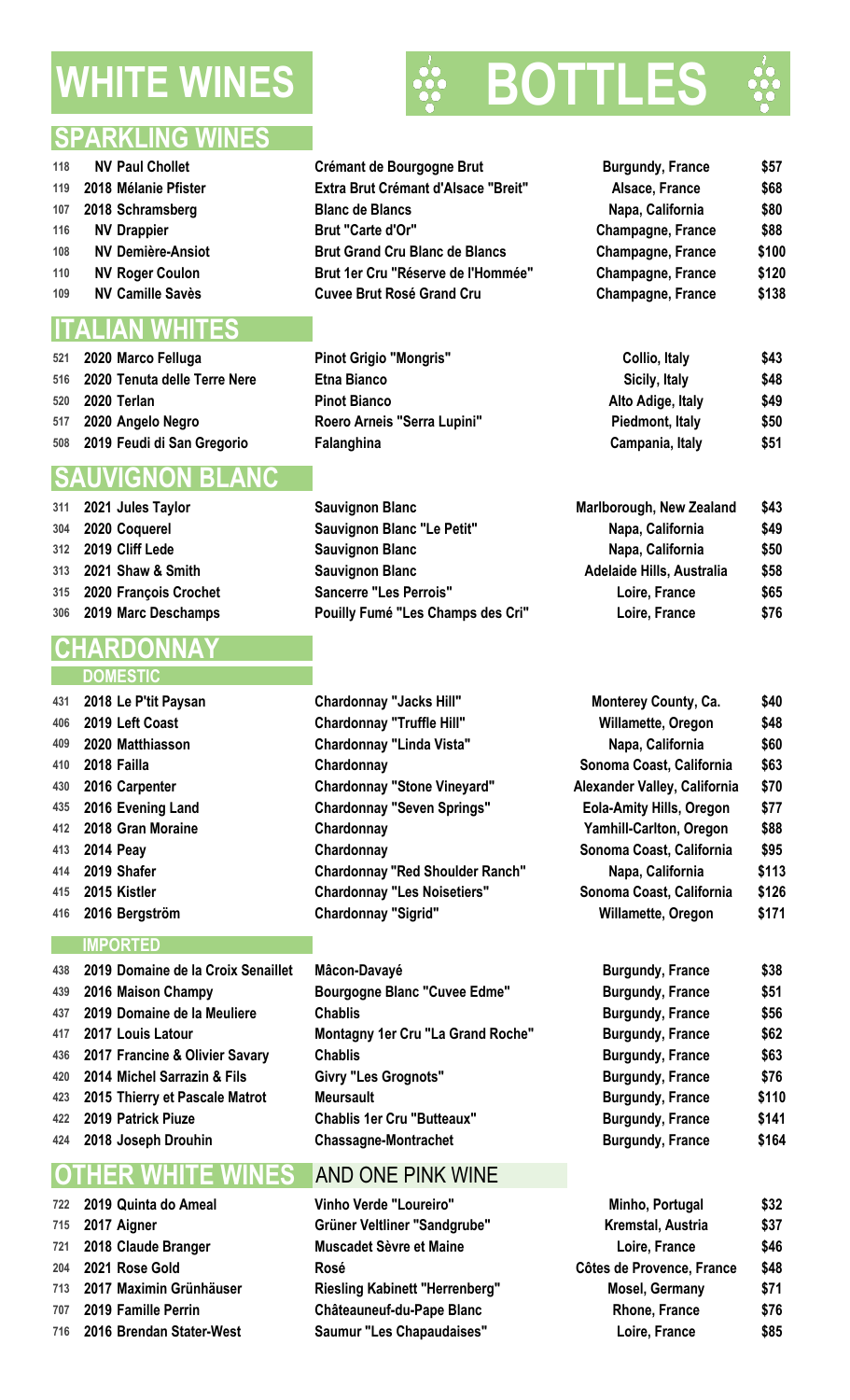# **RED WINES**

## **ITALIAN WINES TUSCANY**

| 1303 2019 Palagetto        | Chianti Colli Senesi               | Tuscany, Italy | \$36  |
|----------------------------|------------------------------------|----------------|-------|
| 1344 2016 Brusco dei Barbi | Toscana Rosso IGT                  | Tuscany, Italy | \$47  |
| 1306 2016 Fattoria Rodáno  | <b>Chianti Classico</b>            | Tuscany, Italy | \$49  |
| 1307 2017 Tenuta di Arceno | IL Fauno di Arcanum IGT            | Tuscany, Italy | \$62  |
| 1335 2019 Altesino         | Rosso di Montalcino                | Tuscany, Italy | \$63  |
| 1327 2018   Veroni         | Chianti Rufina Riserva "Quona"     | Tuscany, Italy | \$64  |
| 1310 2019 Tenuta San Guido | Guidalberto IGT                    | Tuscany, Italy | \$95  |
| 1343 2013 Mazzei           | Maremma Toscana "Tenuta Belguardo" | Tuscany, Italy | \$116 |
| 1311 2016 Casanova di Neri | <b>Brunello di Montalcino</b>      | Tuscany, Italy | \$126 |
| <b>PIEDMONT</b>            |                                    |                |       |

| 1341 2019 Luigi Giordano     | <b>Barbera d'Alba "Buschet"</b>     | Piedmont, Italy | \$49  |
|------------------------------|-------------------------------------|-----------------|-------|
| 1349 2019 Enrico Serafino    | Langhe Nebbiolo "Picotener"         | Piedmont, Italy | \$54  |
| 1318 2015 Pecchenino         | Dolcetto di Dogliani "Bricco Botti" | Piedmont, Italy | \$76  |
| 1333 2016 Boffa Carlo        | Barbaresco "Pajè"                   | Piedmont, Italy | \$99  |
| 1342 2015 Massolino          | <b>Barolo</b>                       | Piedmont, Italy | \$115 |
| 1321 2012 Marchesi di Barolo | <b>Barolo "Cannubi"</b>             | Piedmont, Italy | \$199 |
| 1347 2016 Bruno Rocca        | <b>Barbaresco "Currà"</b>           | Piedmont, Italy | \$207 |
| 1322 2015 Vietti             | <b>Barolo "Ravera"</b>              | Piedmont, Italy | \$257 |
| <b>OTHER ITALIAN REGIONS</b> |                                     |                 |       |
| 1323 2019 Remo Farina        | Valpolicella Superiore Ripasso      | Veneto, Italy   | \$46  |
| 1331 2019 Pietradolce        | <b>Etna Rosso</b>                   | Sicily, Italy   | \$52  |

**2013 Allegrini Amarone della Valpolicella Classico Veneto, Italy \$145**

| <b>SYRAH, GRENACHE</b> |
|------------------------|
|                        |
| & RELATED BLENDS       |

| 1102 2018 Delas                         | Côtes du Rhône "Saint Esprit"              | Rhone, France                     | \$30  |
|-----------------------------------------|--------------------------------------------|-----------------------------------|-------|
| 1108 2017 Beaurenard                    | Rasteau                                    | Rhone, France                     | \$46  |
| 1111 2019 Mourchon                      | <b>Côtes du Rhône "Grand Reserve"</b>      | Rhone, France                     | \$69  |
| 1110 2020 Stolpman                      | Syrah                                      | <b>Ballard Canyon, California</b> | \$70  |
| 1126 2015 Etienne Bécheras              | Saint-Joseph "Le Prieuré d'Arras"          | Rhone, France                     | \$71  |
| 1114 2015 A. A. Badenhorst Family Wines | <b>Shiraz Blend</b>                        | <b>Swartland, South Africa</b>    | \$73  |
| 1125 2016 Saint-Damien                  | Gigondas Vieilles Vignes                   | Rhone, France                     | \$76  |
| 1115 2015 Emmanuel Darnaud              | <b>Crozes-Hermitage "Les Trois Chênes"</b> | Rhone, France                     | \$79  |
| 1116 2013 Aurélien Chatagnier           | Saint-Joseph                               | Rhone, France                     | \$80  |
| 1127 2017 Ferraton Père & Fils          | Châteauneuf-du-Pape "Le Parvis"            | Rhone, France                     | \$101 |
| 1118 2013 Owen Roe                      | <b>Syrah "Chapel Block"</b>                | Yakima Valley, Washington         | \$107 |
| 1120 2011 Bernard Levet                 | Côte Rôtie "Les Journaries"                | Rhone, France                     | \$134 |
| 1119 2016 Lionnet                       | <b>Cornas "Terre Brulée"</b>               | Rhone, France                     | \$144 |
| 1121 2014 Georges Vernay                | Côte Rôtie "Blonde du Seigneur"            | Rhone, France                     | \$157 |
|                                         |                                            |                                   |       |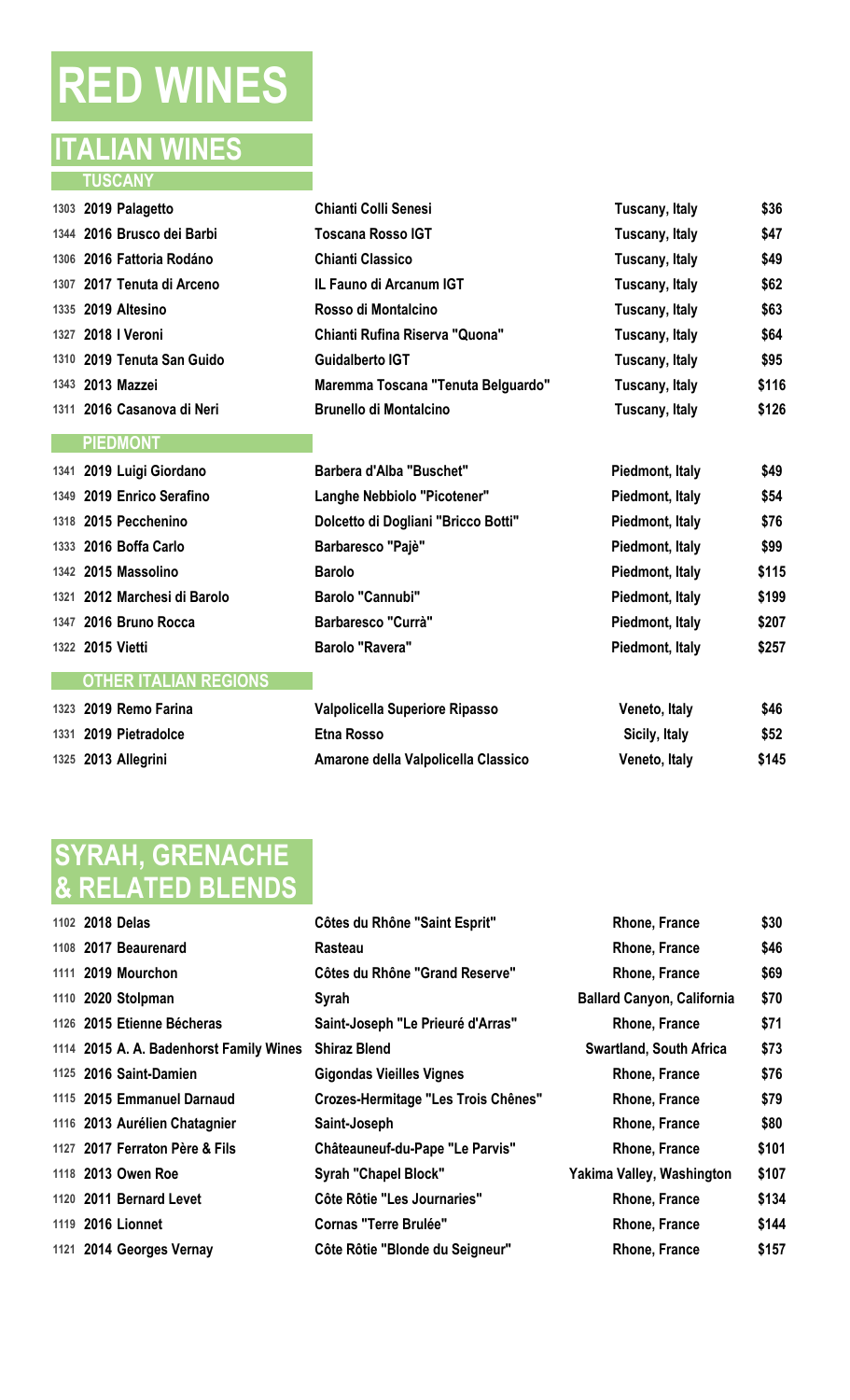## **PINOT NOIR AND GAMAY**

### **DOMESTIC**

| 936 | 2020 Presqu'ile        |
|-----|------------------------|
| 906 | 2017 Spy Valley        |
| 933 | 2020 Cristom           |
| 931 | 2018 Resign            |
| 907 | 2018 FEL               |
| 910 | 2018 Gran Moraine      |
| 909 | 2018 Dutton-Goldfield  |
| 935 | 2019 EnRoute           |
| 913 | 2014 Lioco             |
| 911 | 2017 Emeritus          |
| 912 | 2017 Shea Wine Cellars |
| 914 | 2018 Penner Ash        |
| 915 | <b>2016 Peay</b>       |
| 937 | 2019 Beaux Frères      |

### **IMPORTED**

 **2017 Gilbert Chetaille Côte de Brouilly 2013 Vincent & Sophie Morey Maranges 1er Cru "La Fussière" Burgundy, France \$85 2018 Mee Godard Morgon "Corcelette" Beaujolais, France \$88 921 2014 Joseph Drouhin Gevrey-Chambertin 2016 Aurélien Verdet Vosne-Romanée Vieilles Vignes Burgundy, France \$224**

## **CABERNET SAUVIGNON, MERLOT AND BLENDS**

### **DOMESTIC**

**1729 NV Two Mountain Red Blend "Hidden Horse" 1751 2018 Amavi Cabernet Sauvignon 2018 Swanson Merlot Napa, California \$61 2020** Treana **Cabernet Sauvignon blend 1734 2018 Vineyard 29 <b>Cabernet Sauvignon "CRU" 2016 Topping & Legnon Cabernet Sauvignon blend 2018 Groth Cabernet Sauvignon 2017 Heitz Cellar Cabernet Sauvignon 2016 TATE Cabernet Sauvignon 2016 Coup de Foudre Cabernet Sauvignon 1731 2015 Kathryn Kennedy Cabernet Sauvignon "Estate"** 

### **IMPORTED CABS & BLENDS**

| 1730 2015 Château du Raux           | <b>Haut-Médoc</b>           | <b>Bordeaux, France</b> | \$51 |
|-------------------------------------|-----------------------------|-------------------------|------|
| 1723 2016 Château Saint-Georges     | Saint-Georges-Saint-Émilion | <b>Bordeaux, France</b> | \$75 |
| 1724 2018 Château Respide-Medeville | Graves                      | <b>Bordeaux, France</b> | \$76 |
| 1742 2019 Château Lalande           | <b>Saint-Julien</b>         | <b>Bordeaux, France</b> | \$82 |
| 1738 2019 Château Picque Caillou    | Pessac-Léognan              | <b>Bordeaux, France</b> | \$92 |

- Pinot Noir "The Liberator" **Pinot Noir "Dutton Ranch" Pinot Noir "Les Pommiers" Pinot Noir "Laguna" Pinot Noir "Hallberg Ranch" Pinot Noir "Shea Vineyard" Pinot Noir "Pomarium"**
- **2013 Jean-Marc Pillot Santenay Rouge "Les Champs Claude" Burgundy, France \$80 2014 Rollin Père & Fils Savigny-les-Beaune "Aux Grands Liards" Burgundy, France \$95 2015** Lucien Jacob **Beaune Rouge 1er Cru "Les Toussaints" 2015 Joseph Faiveley Nuits-St.-Georges 1er Cru "Les Porêts" Burgundy, France \$202**
- **2019 Bench Cabernet Sauvignon Sonoma County Cabernet Sauvignon 2019 Trentadue Cabernet Sauvignon "La Storia" Alexander Valley, California California Alexander Valley, California Alexander Valley, California Alexander Valley, California Alexander Valley, Californi 2016 Powers Cabernet Sauvingon "Champoux" 2017 Hawkes Cabernet Sauvignon A 2014** Weese **Cabernet Sauvignon "Rockpile" NV The Turk Cabernet Sauvingon blend** (1.5L) **2014 DeLille Red Monument Sauvignon "Four Flags" Red Monument Sauvignon "Four Flags" 2018 Chappellet Cabernet Sauvignon "Signature" 1720 2014 Lewis Cabernet Sauvignon "Reserve"** 
	- **2016 Château Saint-Georges Saint-Georges-Saint-Émilion Bordeaux, France \$75 Pessac-Léognan**

|     | 936 2020 Presqu'ile        | <b>Pinot Noir</b>                 | Santa Barbara County, Ca.      | \$56  |
|-----|----------------------------|-----------------------------------|--------------------------------|-------|
|     | 906 2017 Spy Valley        | <b>Pinot Noir</b>                 | Marlborough, New Zealand       | \$57  |
| 933 | 2020 Cristom               | <b>Pinot Noir</b>                 | Willamette, Oregon             | \$71  |
|     | 931 2018 Resign            | <b>Pinot Noir "The Liberator"</b> | Russian River Valley, Ca.      | \$73  |
|     | 907 2018 FEL               | <b>Pinot Noir</b>                 | Anderson Valley, California    | \$77  |
|     | 910 2018 Gran Moraine      | <b>Pinot Noir</b>                 | <b>Yamhill-Carlton, Oregon</b> | \$79  |
|     | 909 2018 Dutton-Goldfield  | <b>Pinot Noir "Dutton Ranch"</b>  | Russian River Valley, Ca.      | \$80  |
|     | 935 2019 EnRoute           | <b>Pinot Noir "Les Pommiers"</b>  | Russian River Valley, Ca.      | \$82  |
|     | 913 2014 Lioco             | Pinot Noir "Laguna"               | Sonoma Coast, California       | \$88  |
|     | 911 2017 Emeritus          | Pinot Noir "Hallberg Ranch"       | Russian River Valley, Ca.      | \$90  |
|     | 912 2017 Shea Wine Cellars | Pinot Noir "Shea Vineyard"        | Willamette, Oregon             | \$92  |
|     | 914 2018 Penner Ash        | <b>Pinot Noir</b>                 | Willamette, Oregon             | \$95  |
|     | 915 2016 Peay              | <b>Pinot Noir "Pomarium"</b>      | Sonoma Coast, California       | \$115 |
|     | 937 2019 Beaux Frères      | <b>Pinot Noir</b>                 | Willamette, Oregon             | \$124 |
|     |                            |                                   |                                |       |

| <b>Beaujolais, France</b> | \$62  |
|---------------------------|-------|
| <b>Burgundy, France</b>   | \$80  |
| <b>Burgundy, France</b>   | \$85  |
| Beaujolais, France        | \$88  |
| <b>Burgundy, France</b>   | \$95  |
| <b>Burgundy, France</b>   | \$111 |
| <b>Burgundy, France</b>   | \$125 |
| <b>Burgundy, France</b>   | \$202 |
| <b>Burgundy, France</b>   | \$224 |

| Rattlesnake Hills, Wa.             | \$34  |
|------------------------------------|-------|
| Sonoma County, California          | \$46  |
| Walla Walla Valley, Wa.            | \$57  |
| Napa, California                   | \$61  |
| <b>Nexander Valley, California</b> | \$62  |
| Horse Heaven Hills, Wa.            | \$72  |
| <b>Nexander Valley, California</b> | \$76  |
| Paso Robles, California            | \$85  |
| Napa, California                   | \$90  |
| Sonoma County, California          | \$99  |
| Paso Robles, California            | \$100 |
| North Coast, California            | \$101 |
| Oakville, California               | \$110 |
| Napa, California                   | \$128 |
| Red Mountain, Washington           | \$129 |
| Napa, California                   | \$132 |
| Mount Veeder, California           | \$152 |
| Napa, California                   | \$217 |
| Santa Cruz Mountains, Ca.          | \$272 |
| Napa, California                   | \$278 |
|                                    |       |

| <b>Bordeaux, France</b> | \$51 |
|-------------------------|------|
| Bordeaux, France        | \$75 |
| Bordeaux, France        | \$76 |
| <b>Bordeaux, France</b> | \$82 |
| Bordeaux, France        | \$92 |